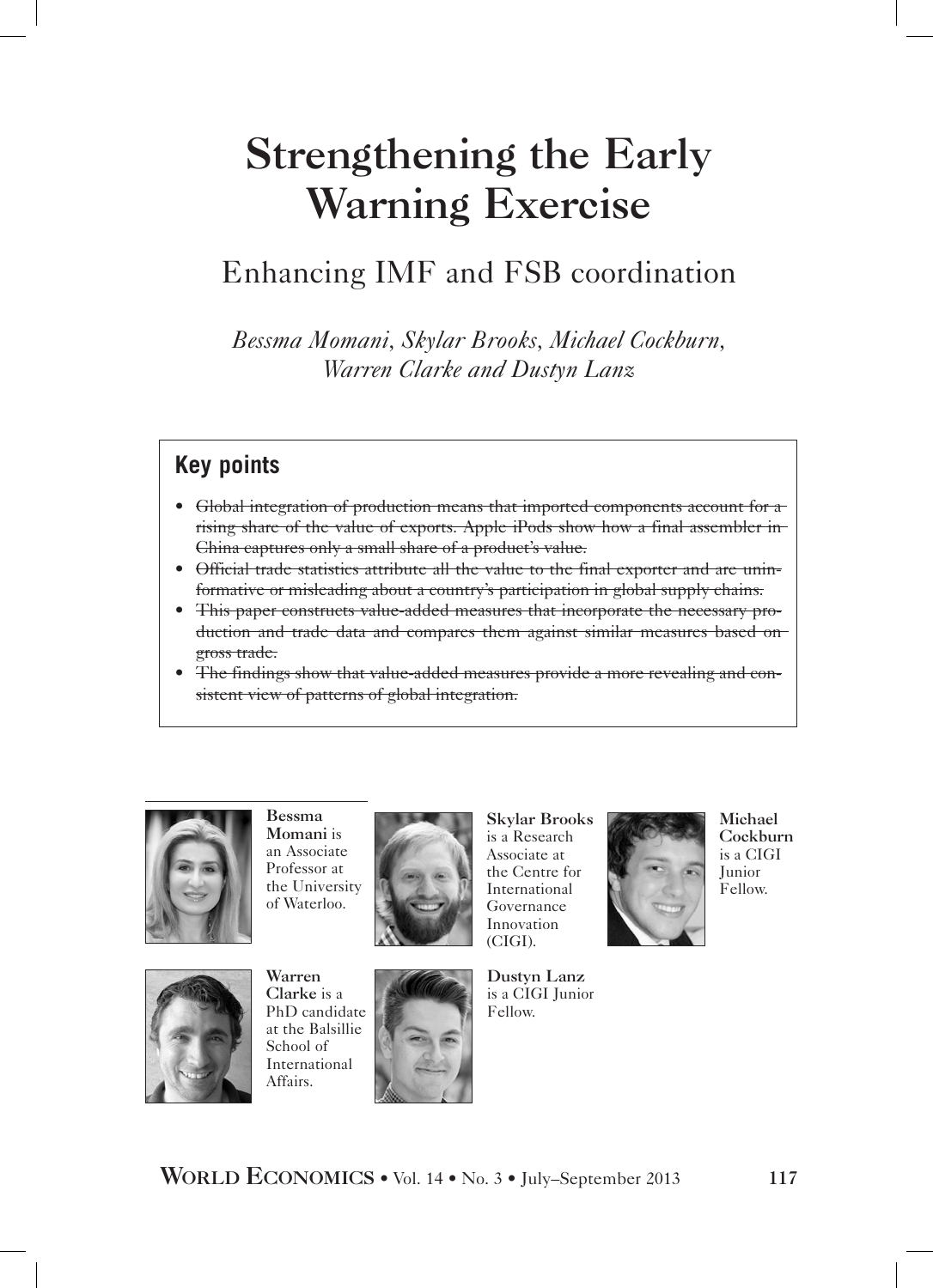## **Introduction**

The failure of policymakers and international financial institutions to foresee the 2007–08 financial crisis exposed significant gaps in the international financial architecture. The severity and global nature of the crisis spurred policymakers to undertake numerous governance reforms. Several of these focused on improving inter-organisation communication so as to in turn improve regulatory oversight. However, increased collaboration across and among international financial governance institutions is a growing phenomenon that has yet to be understood from an inside-out perspective. Little is understood about how international organisations collaborate on policies, how organisational culture affects intra-organisational collaboration on policy outcomes, and how this is evaluated by member states.

A key articulation of the G20 and many governments is the need to improve global policy coherence among and across international economic and financial institutions. Rightly or wrongly, it was assumed that the global financial crisis of 2007–08 could have been prevented, or at a minimum better contained, had there been effective communication links and transparency of financial flows between states and markets. One component of the G20 reforms has been to initiate the Early Warning

| The International Monetary         |
|------------------------------------|
| Fund and the Financial             |
| <b>Stability Board were tasked</b> |
| with undertaking the Early         |
| Warning System in 2009.            |

Exercises (EWEs) as a method of detecting global financial risks and encouraging appropriate policy responses. Beginning in 2009, the International Monetary Fund (IMF) and the Financial Stability

Board (FSB) were tasked with undertaking the EWE so as to identify developing vulnerabilities within the global financial system.

Yet the EWEs have not been subject to rigorous external review. This paper seeks to fill this gap, and calls for enhanced accountability and transparency of an important global governance tool. We begin with an overview of the origins of the FSB and an outline of the EWE process. We then identify a series of challenges that have undermined the efficacy of the EWE. In particular, we note that the advantages accruing from the joint nature of the exercise have not been fully realised. A series of recommendations are proposed to generate greater implementation of EWE findings among national policymakers.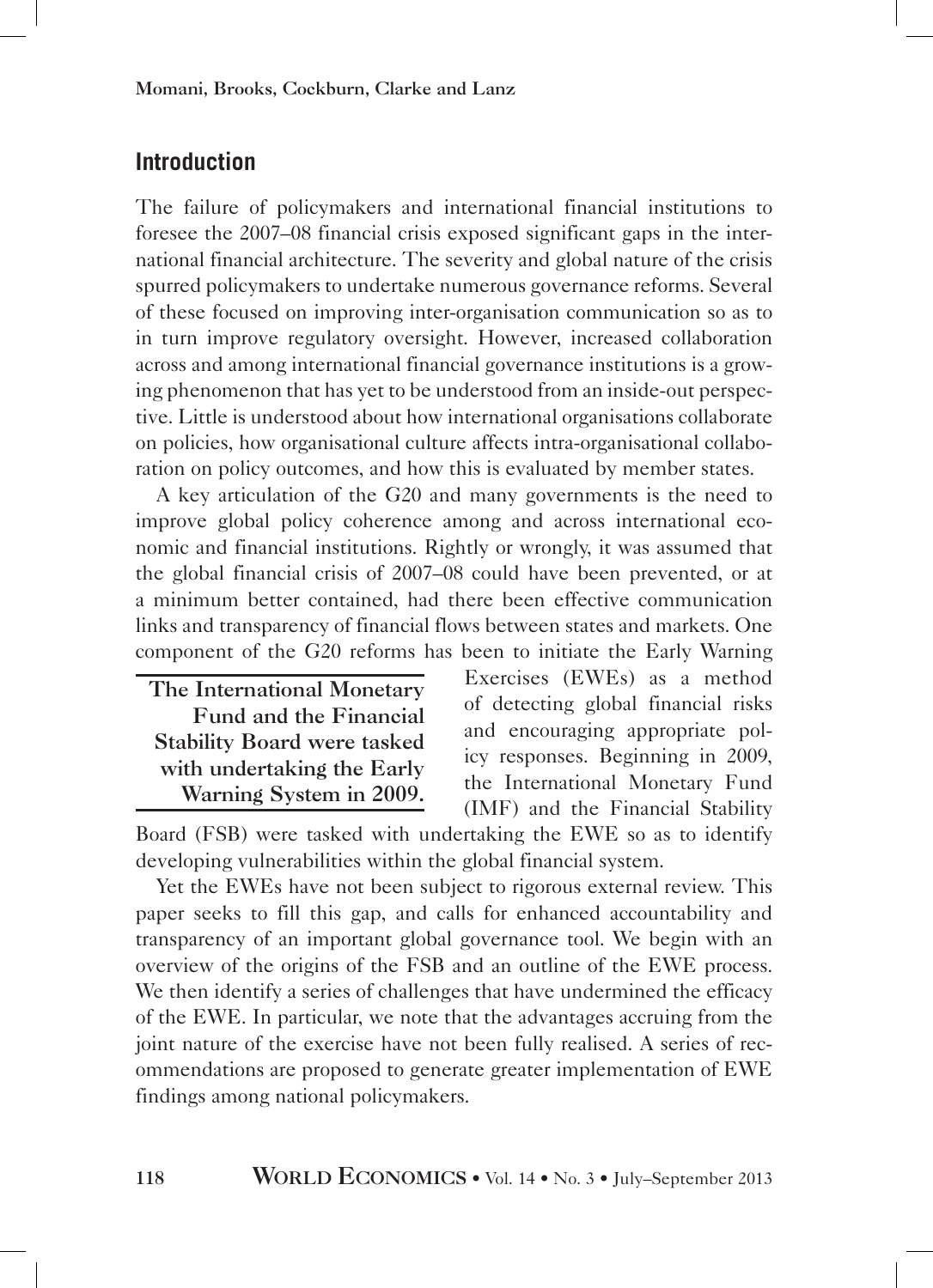## **Origins of the FSB**

In autumn 2008, the global financial system went into cardiac arrest. What had begun as a series of failures involving obscure US investment vehicles quickly unleashed chaos across the US financial sector. The crisis soon went global, as investors began to reassess the sustainability of the rapid credit growth that had occurred throughout the developed world in the preceding half decade – particularly in the United States, the United Kingdom and the Eurozone periphery. Before long, the global nature of international finance ensured that even emerging market economies were drawn into the crisis.

While the immediate cause of the crisis was the collapse of the US shadow banking system and the housing market bubble it had spawned, these were also symptoms of a broader disquiet within the financial sector. Together, excessive leverage, perverse incentives within financial institutions that favoured short-term profits over long-term sustainability, insufficient attention to incentive problems inherent in the originate-to-distribute model of loan generation, limited supervisory capacities – and, above all, a misplaced degree of intellectual deference to the presumption of the inherent efficiency of mature financial markets, effectively produced the largest financial collapse since the Great Depression.

The systemic nature of the 2008 crisis spurred intensive efforts towards improving global cooperation in financial governance. In April 2009, the newly convened G20 leaders forum established the Financial Stability Board (FSB, or 'the Board') (Griffith-Jones *et al.* 2010, p. 6). During its London summit, a G20 communiqué admitted the failure of the current global regulatory framework, stating that 'major failures in the financial sector and in financial regulations and supervision were fundamental causes of the crisis' (G20 2009). The FSB was intended to share best practices between regulators and enhance requirements for macro-prudential oversight.

The FSB was built on the framework of the Financial Stability Forum (FSF). Founded in 1999, the Forum was created in the aftermath of the Peso and East Asian financial crises as part of a broader set of reforms intended to improve the 'international financial architecture'. Alarmed by the rapidity with which the crises arose and spread, the G7 became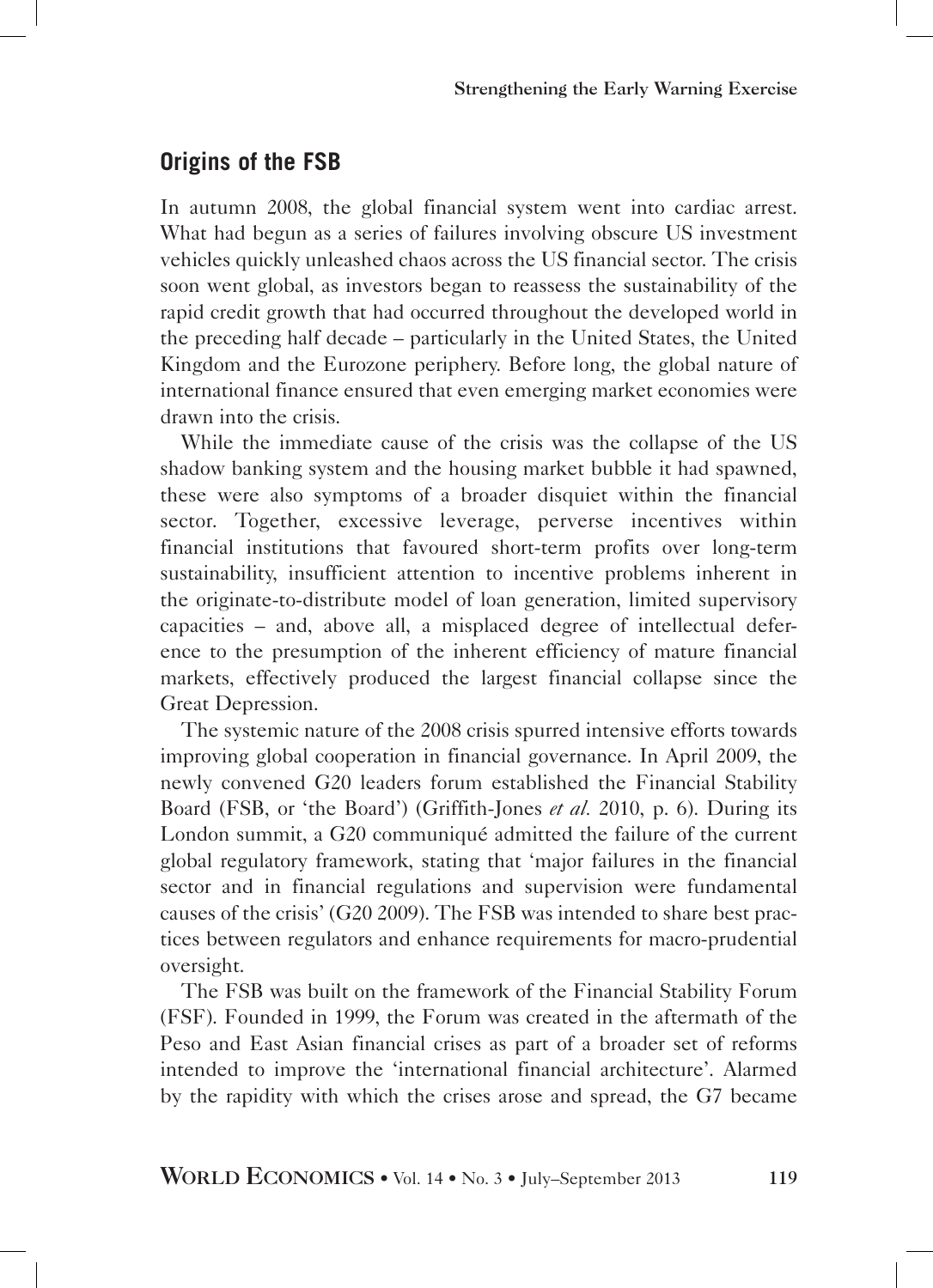interested in creating an organisation that would detect, address and solve financial crises *before* they occurred (Donnelly 2012, p. 262). As such, the Forum was primarily intended to improve coordination and share practices among the different agents responsible for financial stability: finance ministers, central bankers and regulatory officials within the G7 and a small number of key states (Financial Stability Board 2013). In practice, however, the organisation failed to live up to expectations (Helleiner 2010). Hostility on the part of the Bush administration limited the institution's ability to take a leading role in identifying and responding to financialsector vulnerabilities, and the exclusion of many emerging market countries undermined its legitimacy (Blustein 2012). Without a clear mandate, the Forum's activities were limited to promoting better regulation and encouraging policy change (Baker 2010).

While there are key differences between the Board and the Forum, one major contrast is found in the circumstances of their creation. During the 1990s, the stresses brought on by financial crises in developing economies led the industrialised world to respond with the FSF, a body made up exclusively of representatives of developed states. The intent was to standardise international best practices that would then be exported to the developing world. Financial instability, in short, was viewed as emanating exclusively from developing states and not from the 'sophisticated' financial systems of developed states. The events of 2008, however, demonstrated the myopia of these assumptions. A result of the regulatory failings of the developed world, the crisis created an impetus for a body whose expertise was more diverse and that incorporated a greater portion of the world's major economic powers. With this in mind, the Forum was refashioned as the Board at the G20 London Summit in 2009.

## **Structure, operations and the EWEs**

Former US Treasury Secretary, Timothy Geithner, has hailed the FSB as an effective 'fourth pillar of global finance' (US Treasury 2009). Yet, despite the enhanced scope of the organisation, its authority and capabilities are rather limited when compared to other international financial organisations. Like its predecessor, the FSB is not a treaty organisation and, thus, does not create obligations for its member states under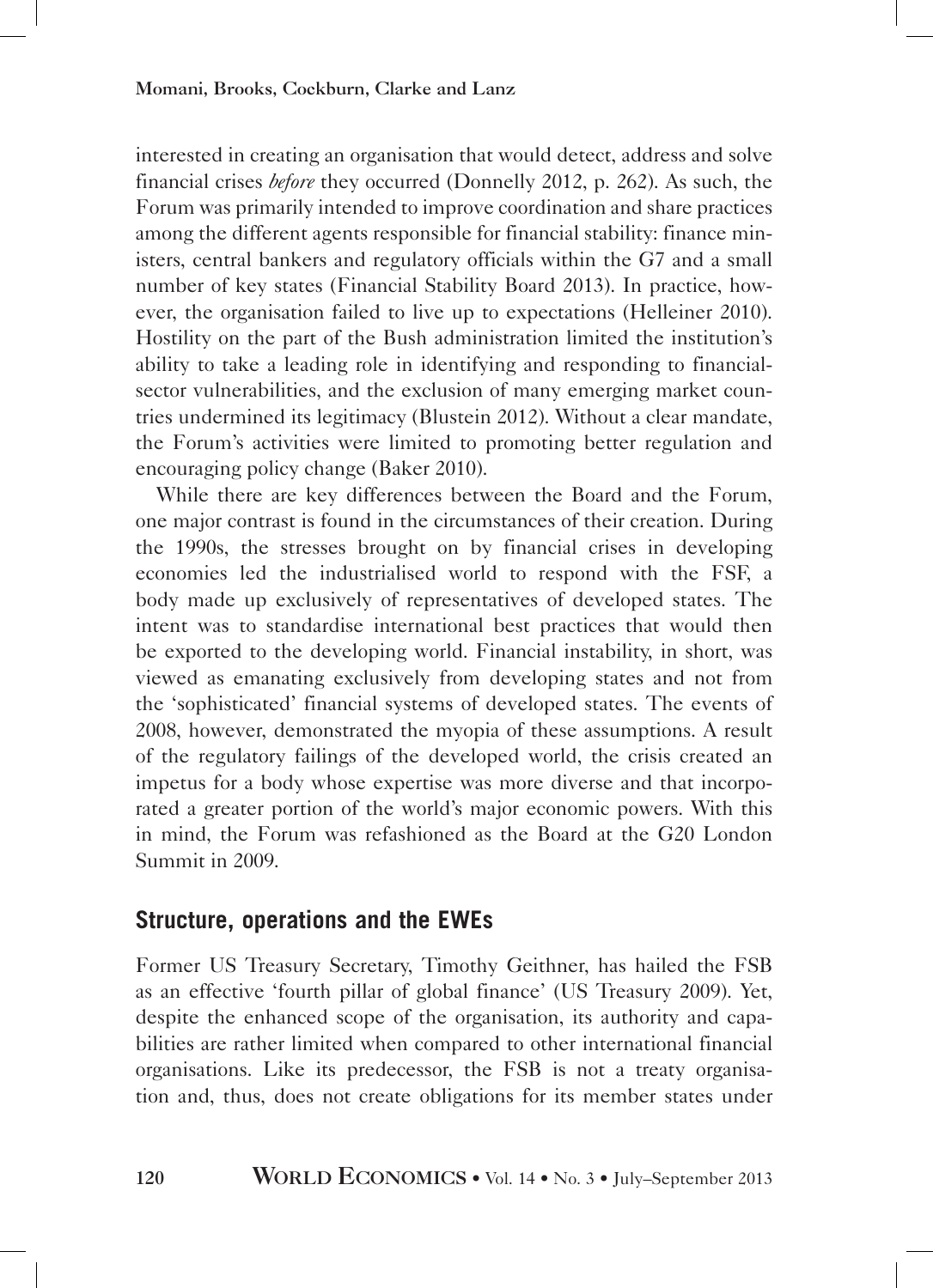international law. Moreover, although its resources have been increased, the FSB's secretariat still employs about 40 full-time staff – a modest number by the standard of international institutions. Due to these constraints, the Board continues to rely on informal persuasion to impact the policy of its member states.

Unlike the FSF, the FSB is a more formalised and empowered body, able to undertake a more proactive role within international regulatory system. The FSB's original Charter, which outlines the mandate of the organisation and the duties of its member states, was amended at the G20 Los Cabos Summit in June 2012. Article 1 of the charter states:

The Financial Stability Board (FSB) is established to coordinate at the international level the work of national financial authorities and international standard setting bodies (SSBs) in order to develop and promote the implementation of effective regulatory, supervisory and other financial sector policies. In collaboration with the international financial institutions, the FSB will address vulnerabilities affecting financial systems in the interest of global financial stability. (FSB Charter 2012, Article 1)

Article 2 of the Charter outlines ten specific tasks for the Board to undertake in pursuit of this objective. The Board is to (1) assess vulnerabilities affecting the global financial system and conceptualise ways to solve them; (2) promote coordination and information exchange among authorities; (3) monitor and advise on market developments and their implications for regulatory policy; (4) advise on and monitor best practice in meeting regulatory standards; (5) undertake joint strategic reviews of the policy development work of the international standard-setting bodies; (6) set guidelines for and support the establishment of supervisory colleges; (7) support contingency planning for cross-border crisis management; (8) collaborate with the International Monetary Fund (IMF) to conduct Early Warning Exercises; (9) promote implementation of agreed commitments by members via monitoring, peer review and disclosure; and (10) undertake any other tasks agreed by its Members within the framework of the Charter (FSB Charter 2012, Article 2).

The creators of the Board also sought to address some of the legitimacy problems that have plagued the FSF. In addition to the 12 original national jurisdiction members of the Forum, the FSB incorporated another 12, reflecting the diverse nature of the global economy. The Board also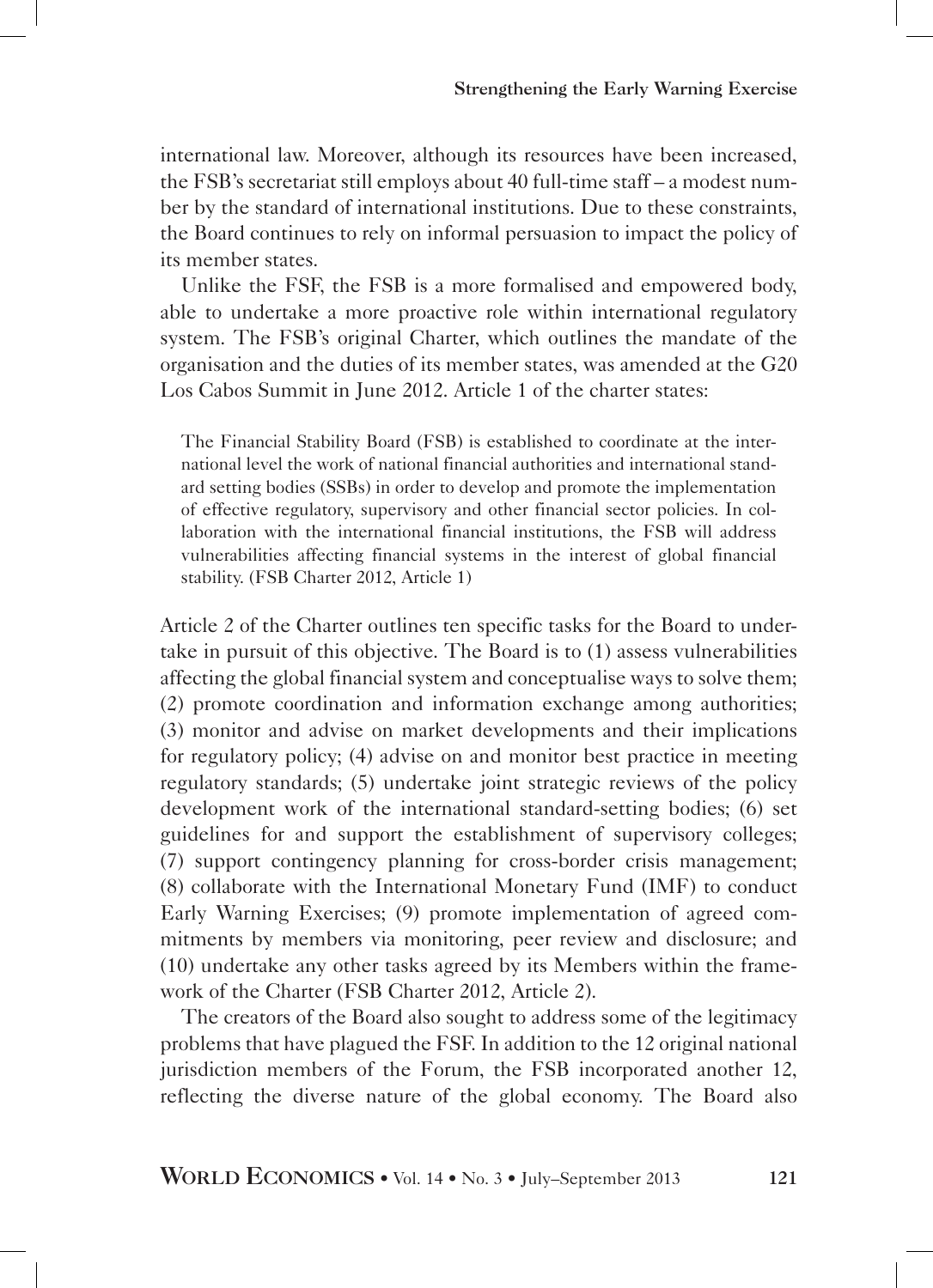attempts to incorporate more states through the use of consultative members incorporated into 'Regional Consultative Groups'.1

The FSB's Plenary Committee comprises representatives from all of its members: central bankers, regulators and finance ministers representing 24 jurisdictions plus Hong Kong, and 12 international financial bodies, including the IMF. A state's economic and financial weight determines the number of seats it receives on the Plenary Committee. The Plenary Committee appoints the Chair and Steering Committee through consensus (Donnelly 2012, p. 267); these positions direct the Board's work. The Chair plays a critical role as the head of the Steering Committee and proposes the Standing Committee members, who engage in the substantive work of the FSB. Following the Chair's proposal, membership in the Standing Committees is decided by the Plenary.

There are currently four standing committees: the Standing Committee on Supervisory and Regulatory Cooperation (SCSRC), the Standing Committee on Standards Implementation (SCSI), the Standing Committee on Budget and Resources (SCBR), and the Standing Committee on the Assessment of Vulnerabilities (SCAV). The SCSRC maintains contact with important financial institutions in order to ensure 'consistency, cooperation, and a level playing field across jurisdictions'. The SCSI carries out peer reviews of member states' regulatory practices. The SCBR oversees the budget of the FSB and deals with matters pertaining to the organisation's financial governance. Finally, the SCAV examines possible threats to financial stability.

To this end, one key practice undertaken by the SCAV is the carrying out of Article 2(h), the Early Warning Exercise. The rapidity of financial activity and the sprawling nature of the financial system have created a situation whereby crises could arise from unexpected areas at unexpected times. The EWE thus leverages the analytical powers of the IMF and the FSB to scan the horizon for systemic dangers (IMF 2010, p. 4): the IMF investigates quantitative risks, represented by financial flows within and throughout regions, while the FSB investigates regulatory failures or gaps that may create major stresses. Policymakers argued that the greater regulatory expertise

<sup>&</sup>lt;sup>1</sup> Added together, the economic power of the members of the Plenary is significant, totalling approximately (using IMF data for 2011) \$57,531,500,000,000, or about 82.3% of total global output. When the GDPs of the consultative groups are incorporated, the sum is \$8,723,479,000,000, about 12.5% of global GDP. This totals about 94.8% of global GDP.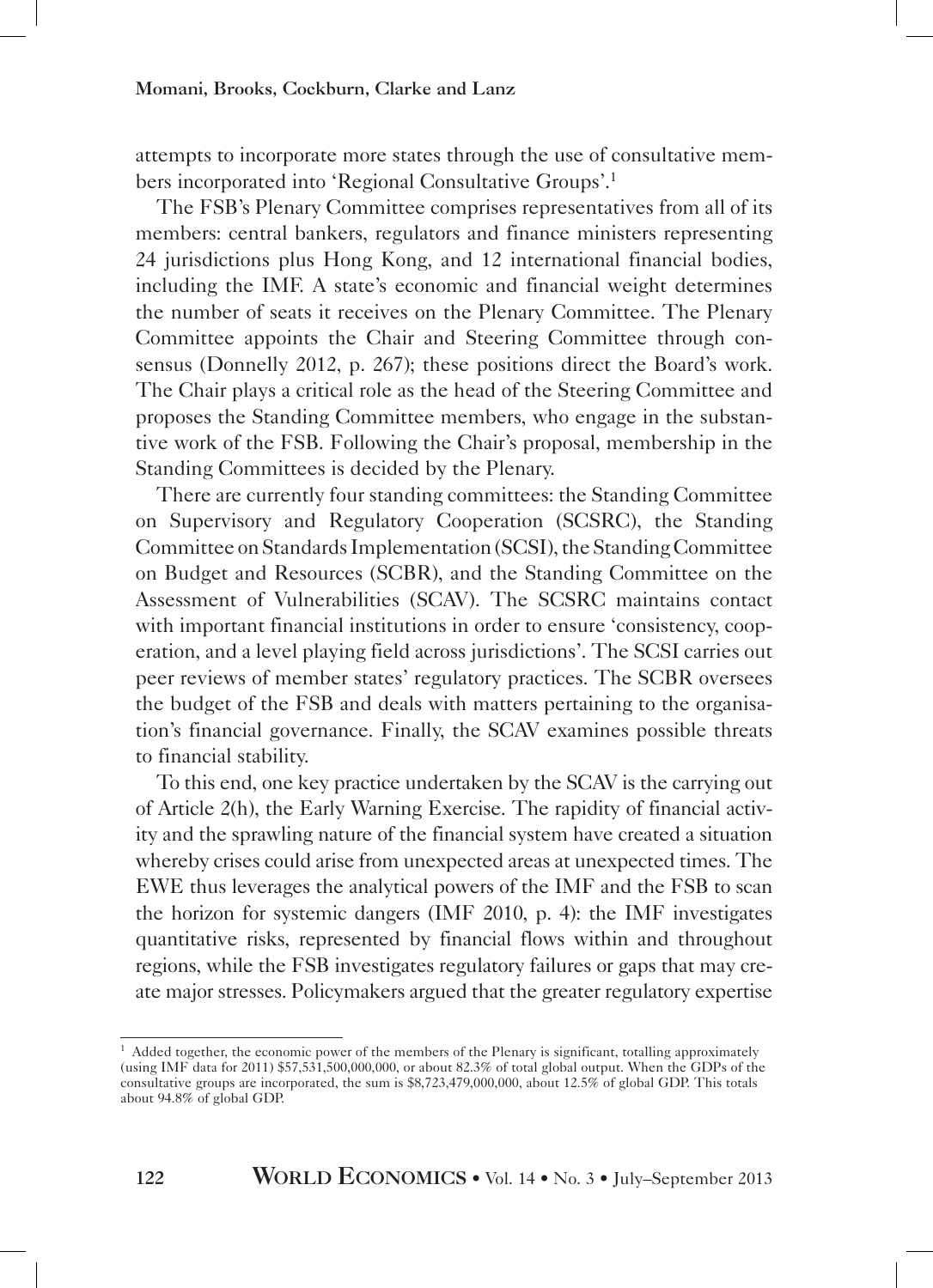of the FSB – obtained through their direct engagement with domestic regulatory and supervisory agencies – would complement the traditional expertise of the IMF on macroeconomic issues and macro-financial linkages. At the same time, the EWE provides an opportunity for frank discussion between national policymakers on some of these future risks.

Perhaps unsurprisingly, the decision to construct the EWE as a joint initiative between the IMF and the FSB has generated some questions on how governing international finance can work across international organisations and their member states. The IMF's surveillance capacities had been greatly enhanced in the aftermath of the 2008 crisis. Hence, some stakeholders interviewed for this study have questioned the inclusion of the FSB within the EWE (confidential interview 2012). Indeed, given the size and breadth of the IMF's human resources, the value-added provided by FSB involvement in the EWE has also been questioned by some of the stakeholders interviewed for this study.

The reasons for the FSB's involvement in the EWE are both political and practical. On the political side, IMF and government officials interviewed for this study highlighted the FSB involvement in the EWE as part of a broader drive for inclusive policy and decision-making processes following the 2008 crisis. In this formulation, the inclusion of the FSB was primarily intended to dilute the role of any one player, particularly the IMF, in the Exercise (personal interview 2012). Several officials also indicated that there was a practical value in the inclusion of the FSB. According to one FSB official, 'the FSB's value is that the core central membership that you have, specifically central banks, banking supervisors and market supervisors and these are people you don't have in the IMF … [the FSB brings] an idea of what's going on because supervisors at cen-

tral banks have all of these data and sometimes quite confidential data' (personal interview 2013). The FSB therefore brings a quali-

The Financial Stability Board provides access to data that might otherwise be missed.

tative perspective to the econometric analysis produced by the IMF and provides access to data that might otherwise be missed. The very fact that the IMF, as 'the principal institution dedicated to promoting global stability, missed the most devastating crisis since the 1930s' (IMF, TSR 2011) underscores the need to broaden the intellectual base utilised in conducting global surveillance.

WORLD ECONOMICS • Vol. 14 • No. 3 • July–September 2013 123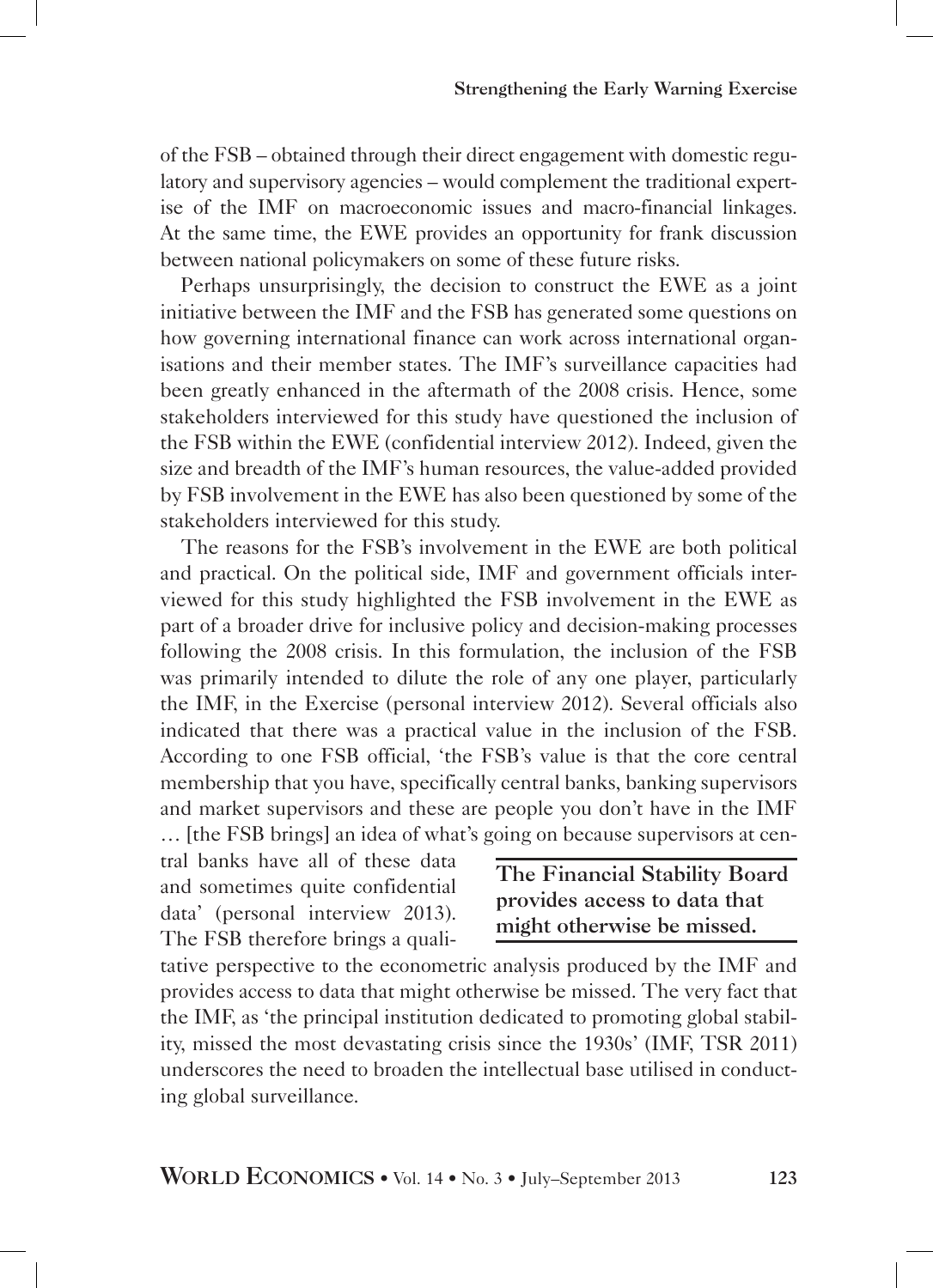## **Mapping the Early Warning Exercise**

The IMF and FSB each conduct the Early Warning Exercise (EWE) twice per year, beginning two to three months before the Spring and Fall Annual IMF and World Bank Meetings.

## IMF preparation for the Exercise

The Early Warning Group (EWG) is responsible for carrying out the Exercise, and First Deputy Managing (FDMD) Director David Lipton oversees it. The EWG comprises eight staff from four Departments: the Strategy, Policy, and Review Department (SPR), which coordinates the EWG's work; the Monetary and Capital Markets Department (MCM); the Fiscal Affairs Department (FAD); and the research Department (RES).

The IMF's contribution to the Exercise begins with a series of meetings in which the EWG brainstorms problems that could arise in the global financial system. The EWG considers data from publicly available IMF resources like the *World Economic Outlook*, *Fiscal Monitor* and *Global Financial Stability Report*, and from internal resources such as the IMF's Global Risk Assessment Matrix (GRAM). The EWG builds on these IMF processes to formulate its empirical work for the Exercise. As the biannual meetings approach, EWG staff meet more frequently. In the final weeks leading up to the Spring and Annual Meetings, the EWG dedicates most of its time to the Exercise.

External consultations are conducted as part of the EWG's work. The purposes of the external consultations are: (1) to hear ideas that the EWG may not have considered; and (2) to verify the EWG's assertions. Discussions focus on questions of systemic and country risks. Academics are the chief external consultants because 'they have time to think differently' than policymakers and technocrats (anonymous source 2012). The EWG also consults central bankers and private-sector economists. Detailed market information is also gathered from market participants such as hedge fund managers.

Once the EWG has completed its empirical work, it carries out the Vulnerability Exercises for Advanced and Emerging Economies (VEAEE). The purpose of these VEAEEs is to classify countries into vulnerability states (IMF 2010). The VEAEE helps to assess regional and global vulnerabilities against different types of shocks (IMF 2010). Given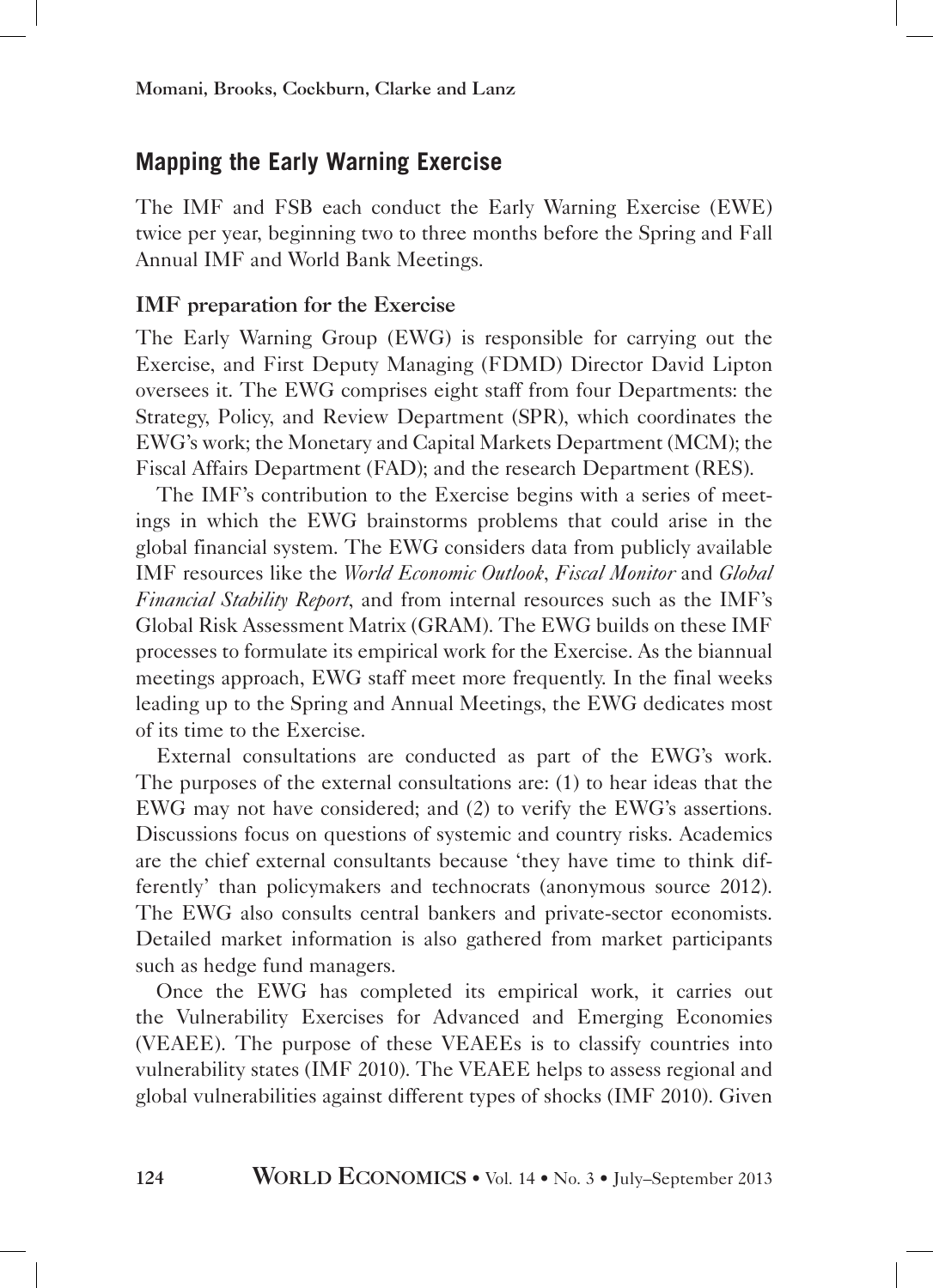the country-specific nature of the VEAEE, its results are for the EWG's internal use only.

A key objective of the EWG is to produce an Early Warning List (EWL). The EWL documents the risks and vulnerabilities deemed to be of greatest concern. Once the EWG has been narrowed down a few topics, the SPR gives a presentation to FDMD. The FDMD examines the presentation and deliberates. There are a few rounds of negotiation between the FDMD and his colleagues about the content of the List. Once the final List has been arrived at, the FDMD presents it to the IMFC at the Spring and Annual Meetings.

#### FSB preparation for the Exercise

The Secretariat, which receives its mandate from the Plenary, issues tasks to the SCAV and the Analytical Group on Vulnerabilities (AGV), which conducts the technical work for the Exercise. The AGV comprises approximately 30 individuals, three of whom are members of the FSB Secretariat. The remainder of the AGV is composed primarily of central bank economists, whose national affiliations align proportionally to the composition of the SCAV. The AGV works closely with the Secretariat throughout the exercise and reports to the SCAV, which comprises central bank governors and representatives from international financial institutions.

The FSB's contribution to the Exercise begins with the Secretariat's preparation of a list of potential risks and vulnerabilities for the AGV to examine. This initial list of topics stems from the FSB's year-round work. The AGV collects and analyses data on these topics, obtaining most of the data directly from the FSB's national members. Potential tail risks are the AGV's primary concern. Deciding which tail risks to analyse involves a qualitative judgement: there is no standard deviation that constitutes a precise threshold.

Once the AGV has assessed the probabilities and potential impacts of various risks and vulnerabilities, it reports its findings to the SCAV. The SCAV then might suggest different perspectives from which to approach these findings, or additional topics to consider. After a few exchanges between the AGV and the SCAV, a penultimate draft of the FSB's Early Warning List is submitted to the Plenary for approval. Once the Plenary approves the List, the Secretariat prepares a short set of slides to present at the IMFC Meeting. Typically, the Chair of the SCAV gives the final presentation to the IMFC.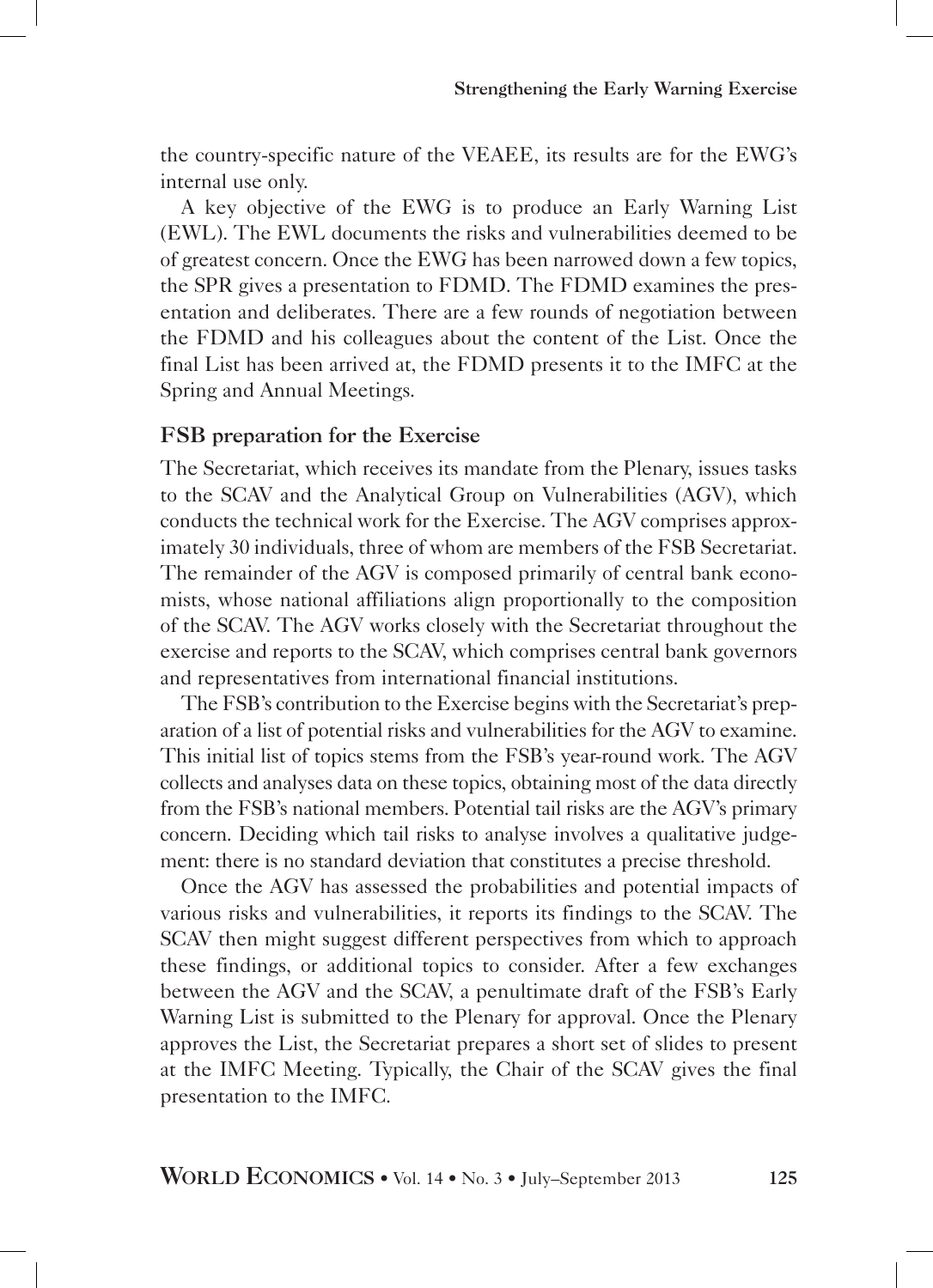## The Spring and Annual Meetings of the IMFC

At the Spring and Annual Meetings, the FSB and IMF each provide a 15-minute presentation to the IMFC. According to an IMF source with intimate knowledge of the Exercise, 'the IMFC is properly scared when the List is presented' (anonymous 2012). Indeed, part of the objective is to startle policymakers and make them realise that severe vulnerabilities, which they probably had not considered, could actually happen.

There is no formal opportunity for the IMFC to discuss the contents of the presentations once the presentations are complete. Rather, IMFC members must communicate the contents of the presentations back to their jurisdictions to mitigate domestic risks and to insulate themselves against external risks. When asked why there is no document for the IMFC members to circulate to ensure a sound feedback mechanism, FSB staff emphasised that the purpose of the Exercise is to provide a forum for 'structured dialogue'. In addition, there seems to be trepidation, among some but not all, that a formal publication could rile markets and realise the risks outlined in the Exercise.

However, an informal discussion of the presentations does occur during a breakfast meeting that takes place the morning after the IMF and FSB present their Lists to the IMFC. The breakfast is very informal, highly confidential and exceptionally exclusive. It is where the most important discussion happens. The attendees include only IMFC heavyweights, but attendees do not read notes, and there are plenty of interjections. Past attendees have stated that the private, informal discussion held at the breakfast meetings is just as important, if not more important, than what happens at the formal IMFC meetings.

## **Challenges to the Early Warning Exercise**

At the level of policy processes, research compiled for this study reveals significant room for improving the EWE. Indeed, at present the institutional design, execution and implementation of the EWE can challenge the efficacy of the exercise. To address these challenges, the EWE processes must confront five core issues pertaining to coordination, capacity, consultation and feedback, which will determine the future success of the EWE.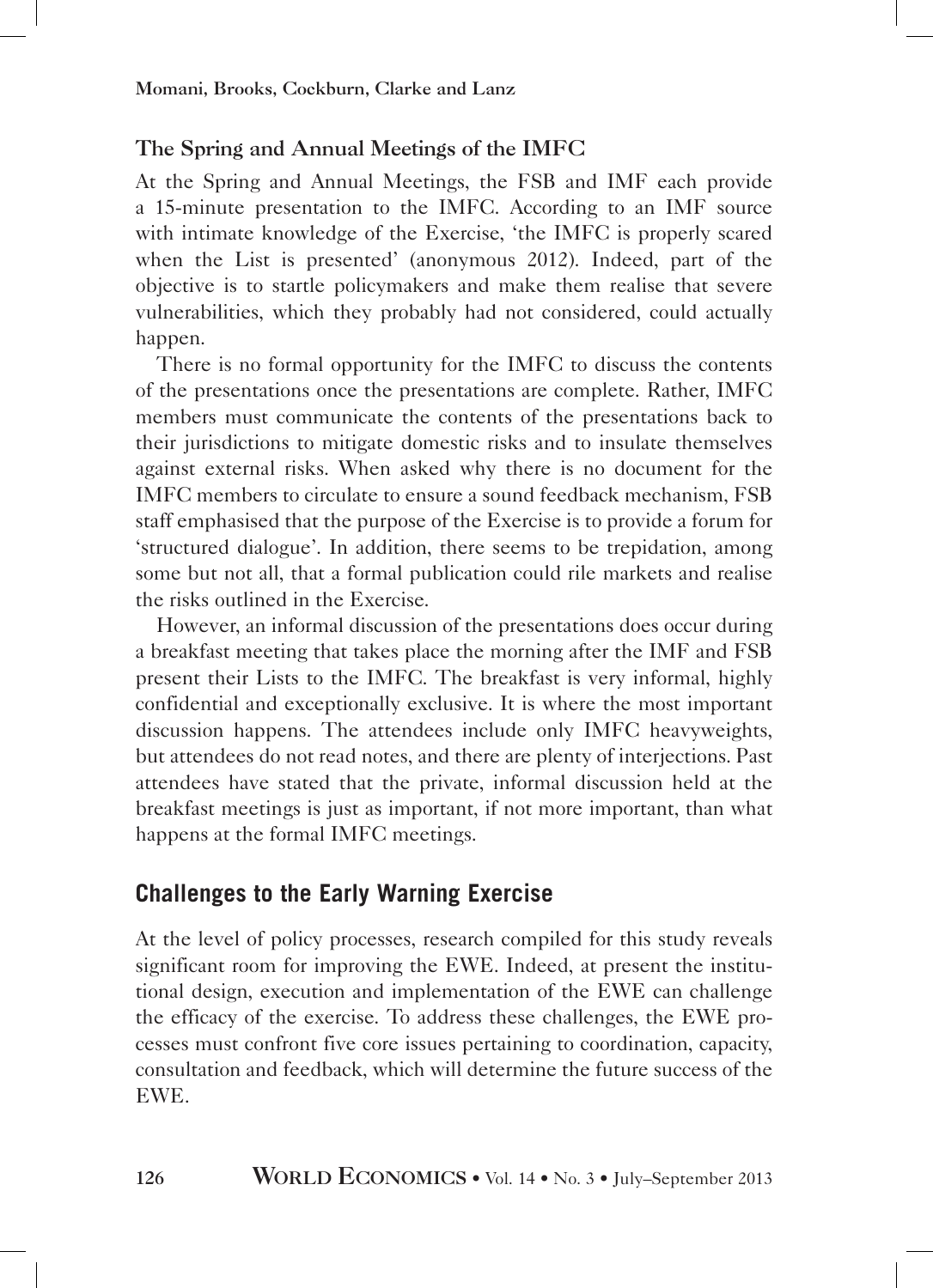## Coordination/collaboration

One of the most testing aspects of the policy processes surrounding the preparation of the EWE concerns the level of coordination and collaboration between the IMF and the FSB. According to the FSB, there are many conference calls and in-person meetings that occur when the IMF travels to Basel and when FSB staff travel to Washington. Moreover the FSB states that the two organisations provide each other with feedback to ensure that their messages are complementary, and that they are conveyed clearly and appropriately.

Although official documentation stresses a high level of collaboration, research for this study indicates that cooperation levels are lower than official pronouncements suggest, and could be significantly improved. Lower levels of coordination undermine the 'value added' provided by the joint nature of the EWE process. As noted above, the case for IMF and FSB involvement in the EWE was premised on combining the differentiated but essentially complementary mandates and skill sets of each organisation in order for the two to work together in ways that advance a more comprehensive understanding of the risks and vulnerabilities in the global economy.

The importance of IMF–FSB collaboration is highlighted in the 2010 EWE Methodological Toolkit published by the IMF (IMF 2010). The Toolkit points to the comparative strength of the IMF on macroeconomic issues and macro-financial linkages. The FSB, in contrast, possesses stronger expertise on micro-prudential issues pertaining to the financial sector and individual financial institutions, given FSB involvement with domestic regulatory and supervisory bodies. The FSB has also been more proactive on macro-prudential issues than the IMF, such as the regulation of Systemically Important Financial Institutions (SIFIs), which link the activities of individual financial institutions to the broader stability of the financial system (see Jacome & Nier 2012).

An additional advantage of FSB–IMF collaboration in the preparation of the EWE stems from the constraining nature of the IMF's international legal obligations. As outlined in its Articles of Agreement, the IMF is not permitted to share information between member states. As a result, while the IMF conducts excellent bilateral surveillance, the organisation has struggled to leverage this expertise into its assessments of system-wide challenges, which stems both from the inherent difficulty of 'connecting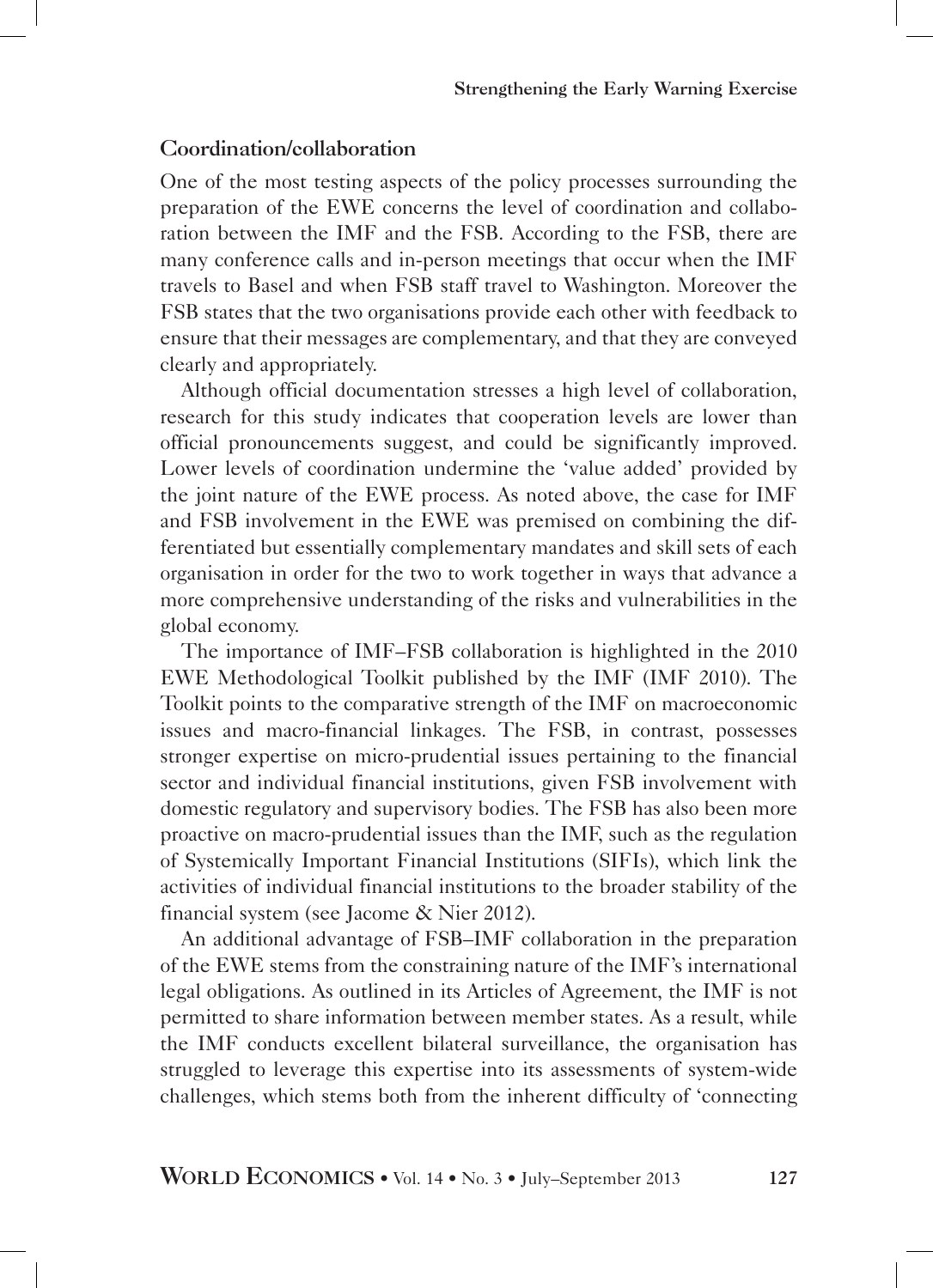the dots' between country-specific risks and vulnerabilities, and the constraints placed upon IMF officials in effectively conveying this

There is increasing doubt as to whether risks to the system can be discerned by aggregating country-level data

information. Beyond this legal barrier, there is increasing doubt as to whether risks to the system can be discerned by aggregating country-level data – the IMF's approach, given the risk of committing the 'fallacy of composition'. The

FSB would sidestep the IMF's legal restrictions by allowing national officials to share information about their national economies, while at the same time inquiring about perceived economic problems elsewhere. Together, the two organisations would be better able to paint a clearer picture of the global economy, including the extent and nature of systemic risks and areas of vulnerability. While the Toolkit emphasises the close working relationship between the two institutions, interviews with IMF staff suggest that exchange between the two bodies could be improved.

Furthermore, in the final stages of the EWE process – the drafting and presentation of the final product – significant coordination is needed and underutilised. Rather, the IMF and FSB prepare their own separate EWE list and EWE presentation. With stronger inter-organisational coordination between the IMF and FSB, perhaps the IMFC would be presented with a more holistic picture of global economic risk than currently provided. Moreover, location matters: the clustering of international organisations within key international cities such as Washington, Geneva and New York can help improve inter-organisational coordination. Physical proximity can be particularly beneficial when organisations are tasked to work closely together. In the case of the EWE, however, the physical distance between the IMF in Washington and the FSB in Basel has potentially impeded coordination between the two bodies.

## Organisational capacity

As a body with no more than 40 full-time staff members, the FSB is dwarfed by the IMF's 2,400 employees. The limited capacity of the FSB shapes perceptions of the body's capabilities (for example, see Pauly 2010). IMF staff interviewed for this study expressed concerns regarding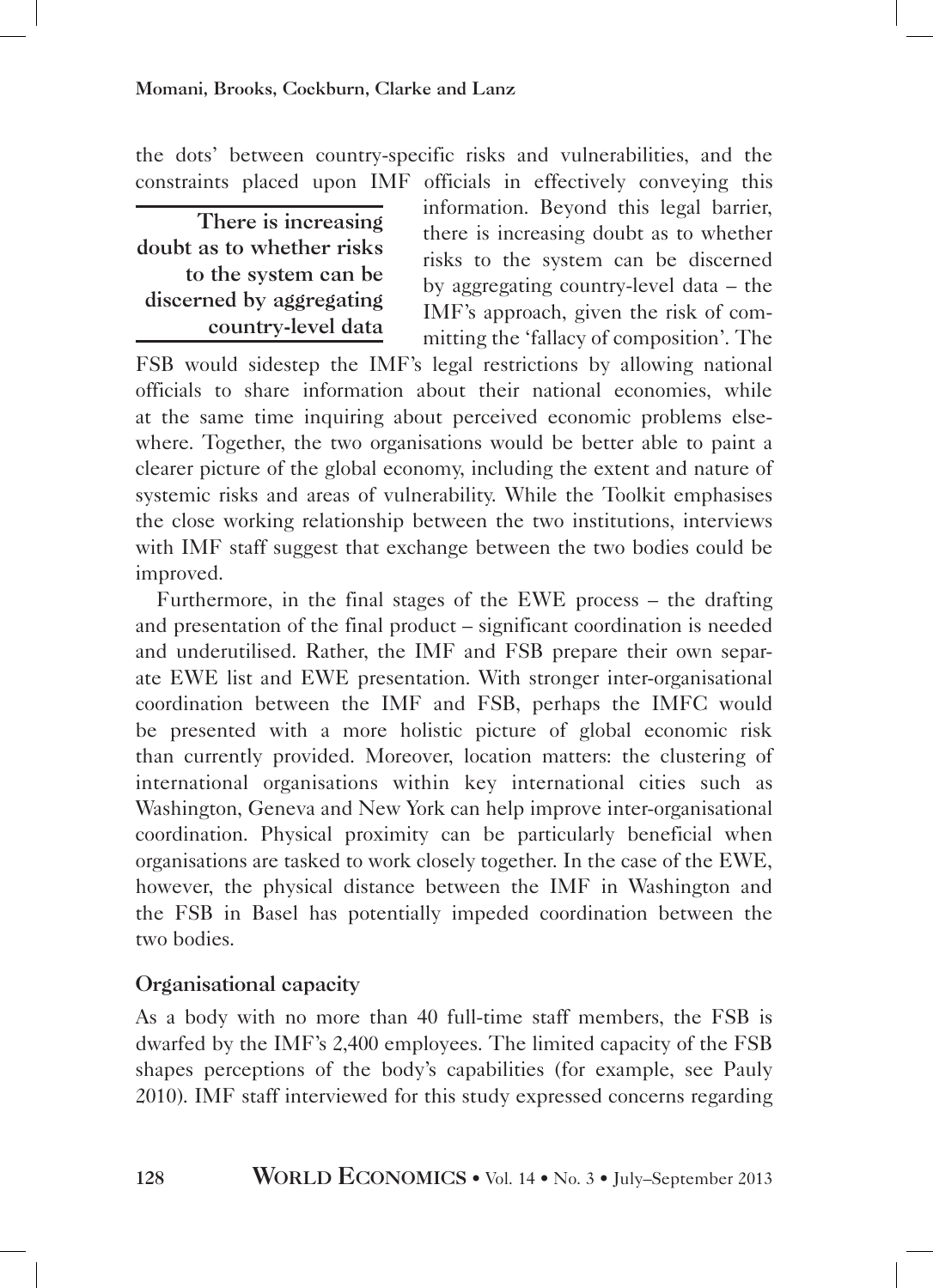the FSB's capacity. When asked about the division of labour between the two organisations, one IMF official pointed to a widespread perception that the IMF is undertaking most EWE-related work. Others went further, suggesting that the IMF could complete the EWE without the FSB. It is possible that the IMF's (mis)perceptions of the FSB have contributed to a general reluctance to cooperate. One former government official noted in an anonymous interview that there continues to be 'huge suspicion in the IMF and huge displeasure with the rise of the FSB. The IMF felt that they should play this role.'

National-level policymakers interviewed for this project also indicated that the FSB's capacity constraints limited its ability to contribute to the EWE. Doubts regarding the rigour of the FSB's EWE process stem from the perception that staff resources (FSB staff dedicated to the EWE number only two or three individuals) are too limited given the expansive nature of the EWE. Thus, while praising the efforts and output of FSB staff, these officials noted that the majority of the Board's work – orientated towards financial-sector reform that prioritises baseline risks and current reform efforts – inherently limits staff ability to carry out the diagnostic work of the EWE.

#### Consultation

As part of the EWE, the IMF conducts external '[c]onsultations with market participants, academics, think tanks, and country authorities' to help it 'take stock of risk perceptions in a timely way'. With respect to such consultations the official document is vague, providing little in the way of details including who is being consulted, how often consultations are conducted and what the consultation process entails. Although we obtained additional information from an IMF official with first-hand knowledge of such consultations, it quickly became clear that the scarcity of information about consultations was correlated with their apparent lack of formality, regularity and structure. When they do occur, external consultations are generally ad hoc, informal and limited in scope. Robust and relatively systematic consultations with significant financial institutions could be a beneficial undertaking, because these institutions are globally connected and (presumably) understand the level and nature of their connectivity/exposure. To date, however, these types of consultation have yet to occur.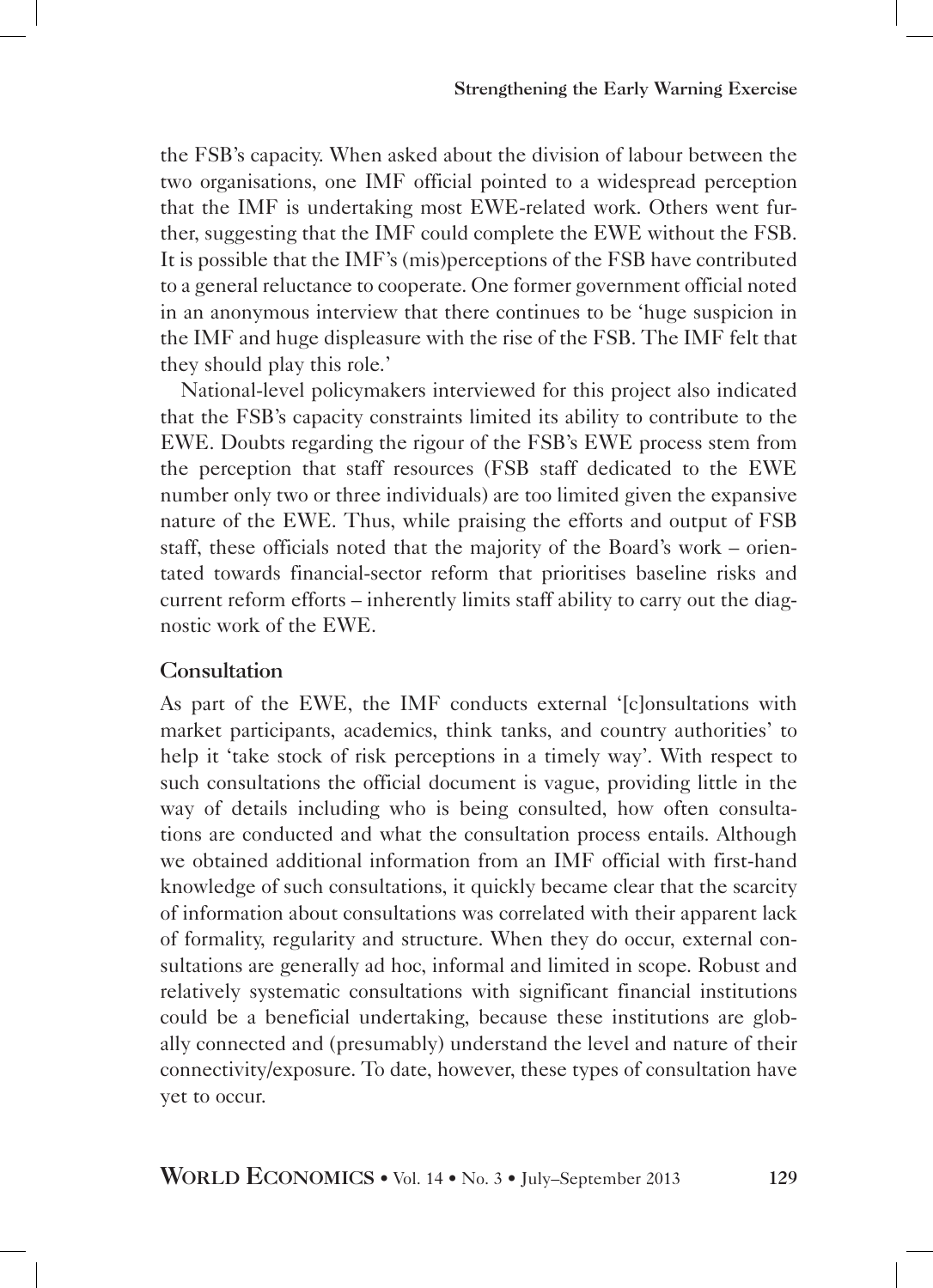#### Organisational culture differences

The IMF is a universal membership organisation possessing a large staff of highly trained economists and a senior management able to undertake independent initiatives. The FSB, in contrast, is member-driven organisation with a skeleton staff charged primarily with supporting the initiatives of its member states. Partially as a result of these structural differences, the two institutions possess distinct organisational cultures, which can potentially challenge coordination in the context of the EWE. IMF staff tended to view the EWE as an opportunity to demonstrate their analytical capacity, both individually and organisationally. Conversely, the culture of the FSB is consensus based and generally risk averse, and is reflected in the cautious approach the organisation takes in the preparation of the EWE.

Difficulties stemming from cultural differences between the organisations are compounded by a lack of clarity as to the ultimate purpose of the EWE following the 2008 financial crisis. Disagreement persists regarding whether the exercise should focus exclusively on tail risks or impending risks. In 2010, IMF Deputy Managing Director, John Lipsky, argued that the EWE was to 'identify the most relevant tail risks, to demonstrate how the possible emergence of these risks could be recognized, and to specify the policy changes that would need to be implemented if they were to materialize' (Lipsky 2010). Others, however, have suggested more modest goals for the EWE, such as the promotion of structured dialogue among national officials and contributing to the broader work on vulnerabilities conducted by the two institutions.

Despite the largely separate preparation of the IMF and FSB on the EWEs, national-level policymakers indicated that there is often little direct contradiction between the findings of both organisations; disagreement results primarily from differences in emphasis stemming from the expertise of each organisation. Policymakers further noted that areas of divergence often proved helpful in highlighting intractable policy problems and showcasing different perspectives. The IMF and FSB should therefore highlight areas of productive divergence, with the aim of spurring greater dialogue among national policymakers.

#### Presentation/feedback loop

The relevance of the EWE is contingent on its ability to generate traction with national-level officials responsible for advocating and implementing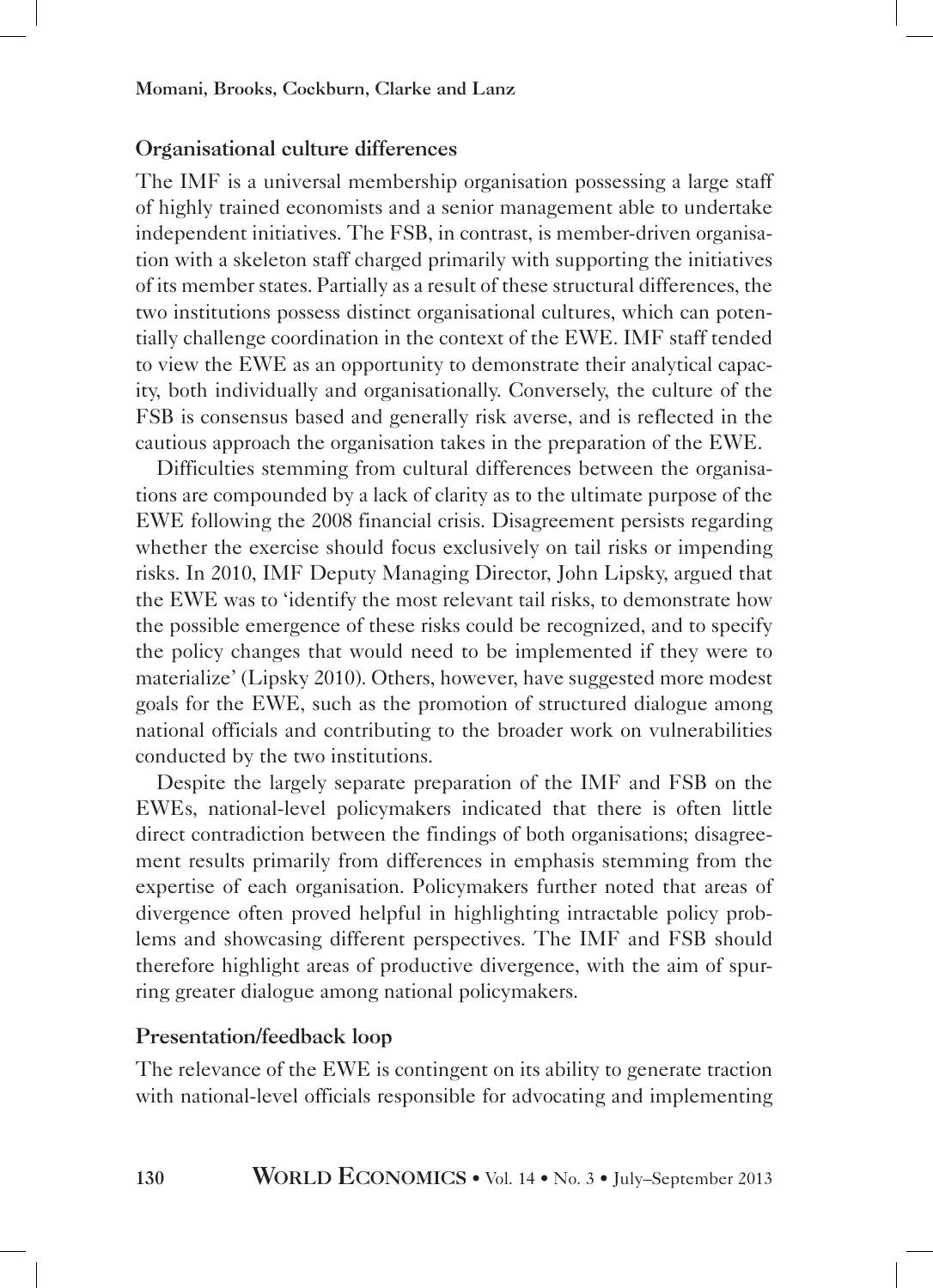policy change. As noted, the primary mechanism through which the findings of the EWE are transferred to these officials are the semi-annual presentations to the IMFC. Prior to the formal presentation to the IMFC, the IMF and FSB EWE presentation is delivered to the IMF's Executive Board. Following this, it is assumed that members of the IMFC receive a briefing on the presentation content from their respective Executive Directors.

The EWE presentation is approximately 30 minutes. The degree to which the content of this presentation is conveyed to national capitals is fully at the discretion of IMFC members. The potential for EWE findings to 'dead end' with the presentation to the IMFC indicates a challenge to bolstering effective uptake of the process. The brevity of the presentations, coupled with the complexity of the content and schedule constrains of IMFC meetings, may limit the ability of IMFC members to absorb the information contained in the EWE. Transmission of the EWE presentation may also be too dependent on technical acumen and knowledge of financial and macroeconomic phenomena. IMFC members must also retain this information and effectively convey it to relevant policymakers and regulators days after intensive annual and spring meetings.

Conveying the contents of the EWE is thus overly reliant on the ability of IMFC members to absorb, process and retain this information. But it is also a matter of willingness. Domestic political considerations may lead to censorship or interpretive bias that hinders the impact of the EWE. As one public servant confirmed, there is nothing to guarantee that information from the EWE is shared with relevant domestic officials. In his words, 'you just don't sail up to the minister and ask to have a de-brief [...] he does it [shares information] on an as-needed basis from his perspective'. Moreover, national political officials operate on short time horizons and are likely to be more concerned about *impending* risks rather than *tail* risks. The probabilistic nature of the scenarios outlined in the EWE may also be difficult to communicate effectively. Thus, tail-risk scenarios may not be taken seriously by political officials at the national level.

Challenges stemming from an anaemic feedback loop from the EWE to national level policymakers are to a large extent attributable to the lack of a formal document outlining the key findings of the EWE. Although the official rationale for not publishing the results of the EWE emphasises the market sensitivity of the issues under consideration, many interviewees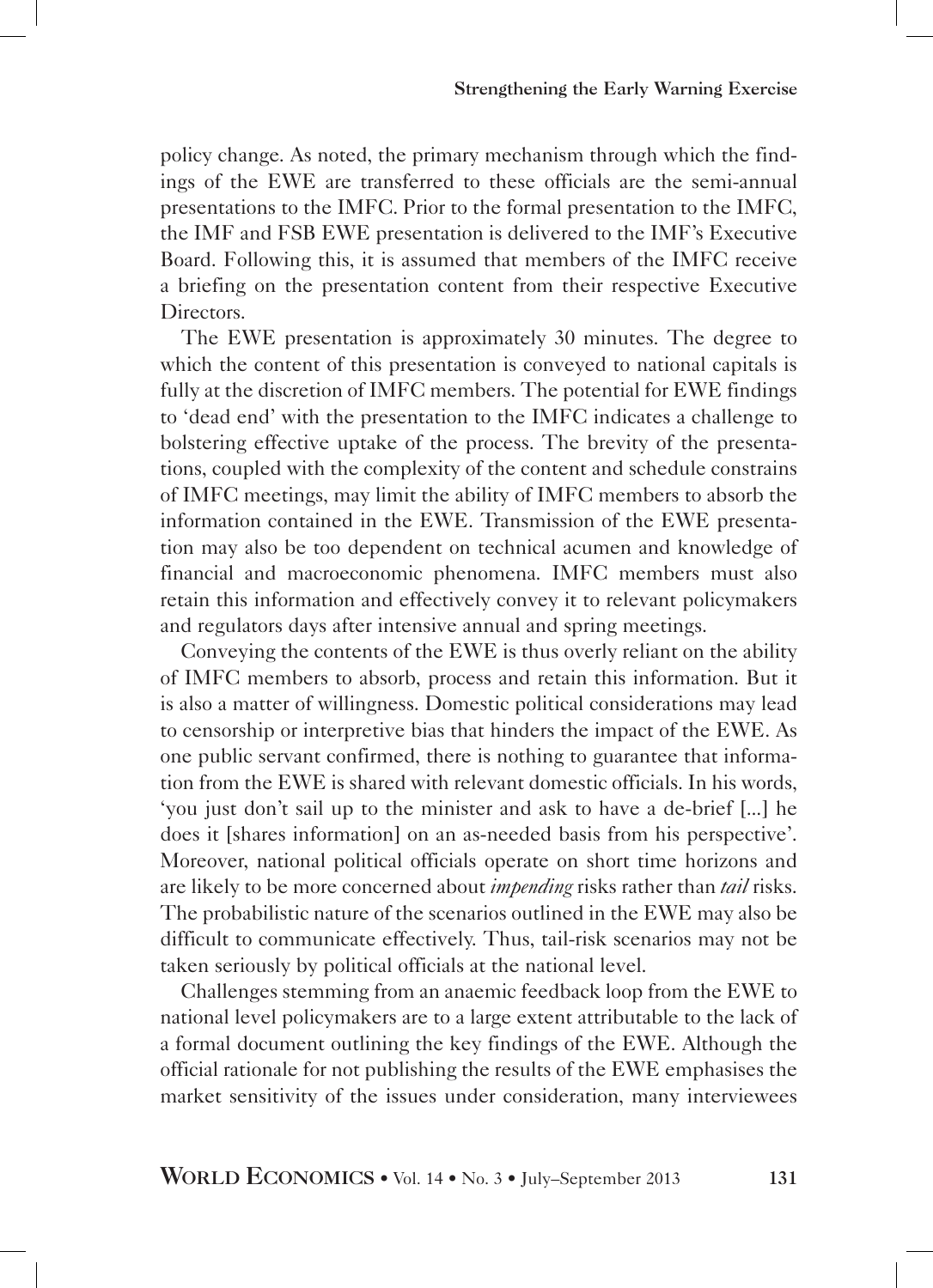Momani, Brooks, Cockburn, Clarke and Lanz

from the public and private sector rejected this line of reasoning. As they pointed out, information that could be considered 'market sensitive' is regularly published in various national reports, as well as the IMF's *WEO, GFSR* and *FM* (*Fiscal Monitor*). They further suggested that the publication of an EWE document is often resisted for political reasons.

## **Conclusion and recommendations**

The 2008 financial crisis alerted policymakers to the need to detect and respond to systemic vulnerabilities within the international financial system. The EWE, conducted jointly between the FSB and the IMF, was established as part of a broader call to improve national-level intelligence regarding the character of systemic risk. Nevertheless, weaknesses in the policy process through which EWE findings are generated and presented may undermine the efficacy of the exercise. This article suggests a number of ways that the EWE process may be improved. In particular, we point to the need to improve collaboration between the IMF and the FSB so that the potential joint gains accruing from the complementary expertise of each institution may be leveraged. Though future-orientated exercises such as the EWE remain intensely challenging, implementation of these recommendations can improve the conduct of the Exercise.

We recommend a number of organisational and coordination reforms to help further improve this key activity. First, the international financial and political community would benefit from a clarification of the purpose and scope of the Early Warning Exercise. Debate continues on whether the EWE should focus exclusively on tail risks, impending risks or some combination of both risk types, and such uncertainty regarding the nature of the risks identified by the EWE is likely to further undercut the ability of its reports to gain traction among high-level policymakers. The FSB and IMF should therefore jointly produce a terms of reference document. This should outline the purpose, scope and methodology of the Exercise, and should also clarify the responsibility of each institution in the preparation of the EWE. To enhance transparency, these terms of reference should be made publicly available. In terms of scope, it would seem appropriate to focus on tail risks for two reasons. First, there is already a plurality of resources focused towards analysing and formulating policy for impending risks. Second, the exercise was formulated as a response to the global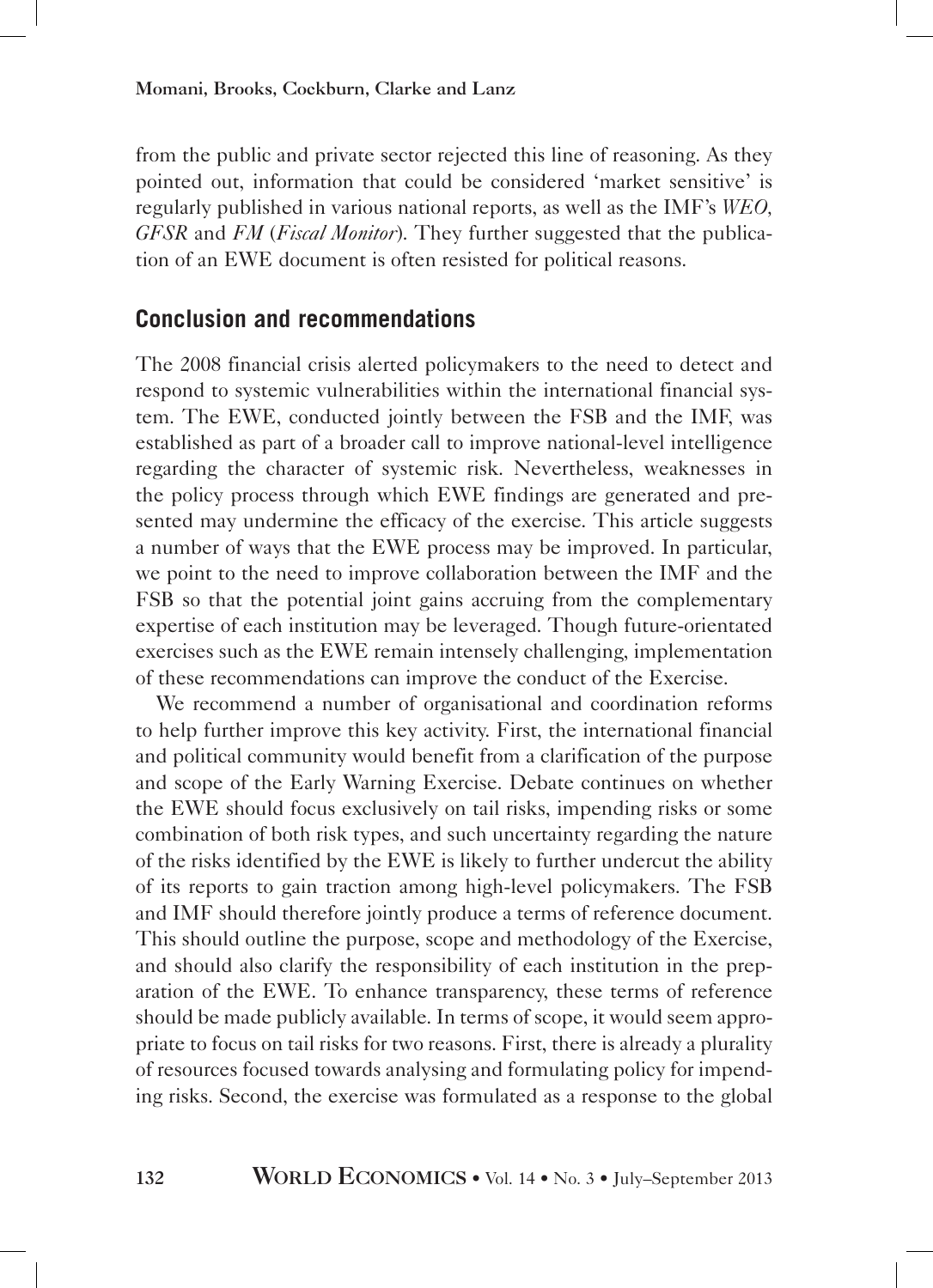financial crisis, a crisis generally considered to have occurred as a result of tail risks. Given this exigency, it seems reasonable that the exercise be calibrated towards identifying tail risks.

Second, it would be beneficial to formalise the presentation of the outputs of the EWE to the FSB Plenary Committee. Participants interviewed for this study also indicated that the EWE is discussed in the FSB's Plenary Committee alongside the work on vulnerabilities undertaken by the FSB secretariat. This process should be better formalised. Unlike the IMFC, the Plenary includes representatives from domestic agencies, such as the US Securities and Exchange Commission and the UK Financial Services Authority, with significant domestic regulatory responsibilities. Moreover, formalising the presentation of the EWE to the FSB Plenary would mainstream the Exercise into the broader discussion dialogue on vulnerabilities, and encourage the IMF and the FSB to integrate the Exercise within their ongoing work.

Third, the IMF should increase the level and diversity of consultation with outside stakeholders in preparations of the EWE. Given its advantages in staff capacity, the IMF should take the lead in broadening the consultations undertaken in the preparation of the EWE. There also appears to be a strong bias in favour of consultations within developed countries, particularly the US. Greater emphasis should thus be placed on consultation with market participants and academics, as well as authorities within emerging market countries. Ideally, a formalised system of consultations should be established to ensure balanced inputs from developed and emerging market countries.

Finally, in line with modern calls for greater transparency and accountability, we recommend the IMF and FSB create a publication to showcase the core findings of the EWE. Consultations with public- and privatesector actors in this study suggest that objections to publishing EWE findings premised on their ostensibly market-sensitive nature are not sufficient to preclude the creation of such a publication. They note that, generally, the content of the EWE has often already been discussed or identified by other organisations or in other publications, and at the national level publications of a 'market sensitive' nature are often published by governments. One prime example would be the Bank of Canada's Financial Stability Report, which often identifies future risks to the Canadian economy. Its presence in the public forum allows for a generation of greater discussion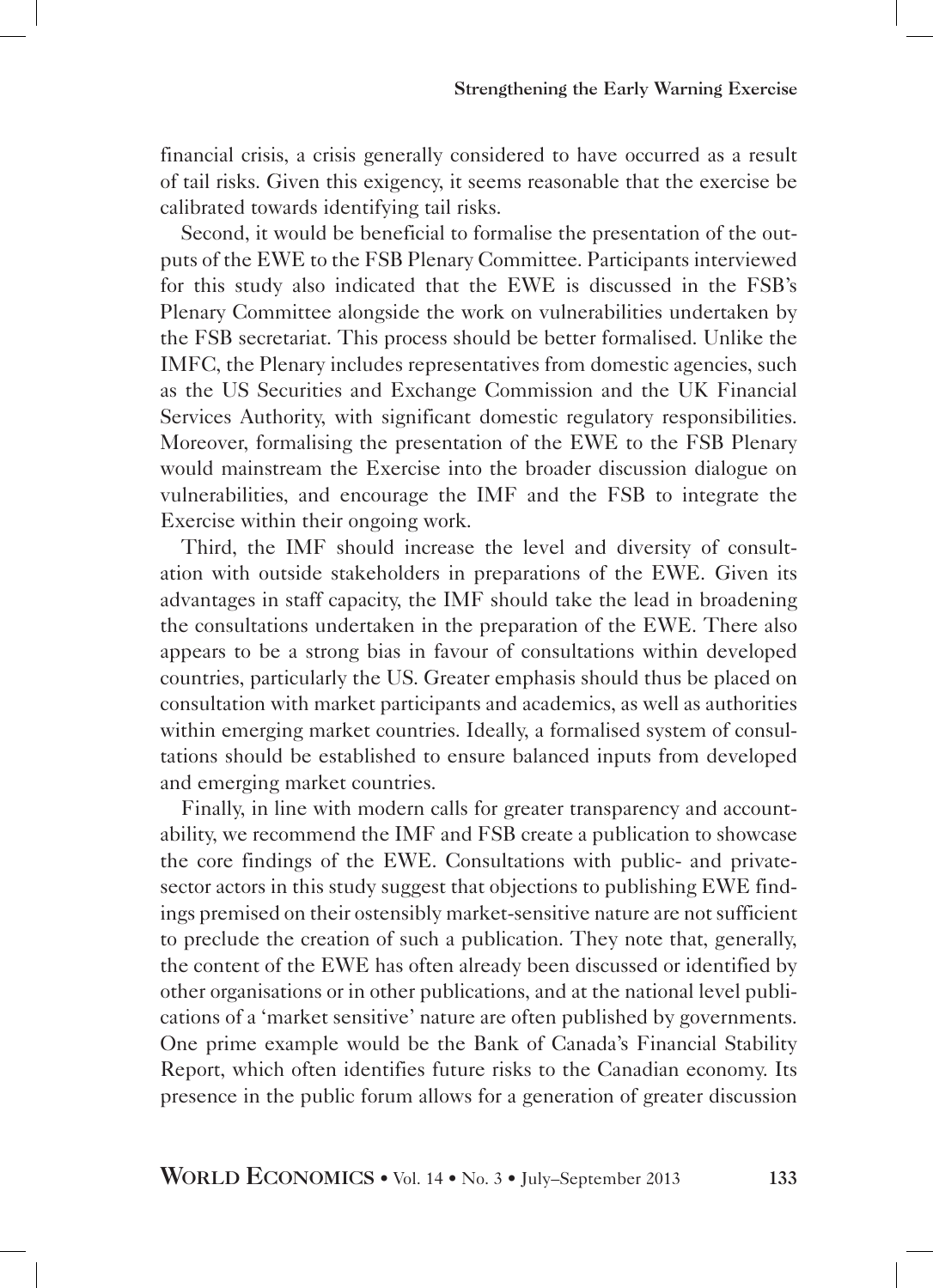#### Momani, Brooks, Cockburn, Clarke and Lanz

and increases the probability that action will be taken. At the same time, the frank closed-door discussion of policymakers is valuable, and the confidentiality of those discussions should be maintained, but by no means should that preclude the publication of a document covering the broad strokes of what has been discussed. Given this, it seems reasonable that the IMF and the FSB should coordinate to produce a short document summarising the core findings of the EWE, either as a standalone publication or as a section within the IMF's *Global Financial Stability Report*.

#### References

Baker, A. (2010) Mandate, accountability, and decision making issues to be faced by the FSB. In: S. Griffith Woods, E. Helleiner & N. Woods (eds) *The Financial Stability Board: An Effective Fourth Pillar of Global Economic Governance?* Waterloo: Center for International Governance Innovation, pp. 19–22.

Blustein, P. (2012) How the global watchdogs missed a world of trouble. *CIGI Papers,* 5.

Donnelly, S. (2012) Institutional change at the top: from the Financial Stability Forum to the Financial Stability Board. In: R. Mayntz (ed.) *Crisis and Control: Institutional Change in Financial Market Regulation*. Frankfurt am Main: Campus/ University of Chicago Press, pp. 261–276.

Financial Stability Board (2013) History. The Financial Stability Board. Available online at: http://www.financialstabilityboard.org/ (accessed 15 January 2013).

FSB Charter (2012) Financial Stability Board. The Financial Stability Board. Available online at: http://www.financialstabilityboard.org/publications/r\_120809.pdf (accessed 15 January 2013).

Griffith-Woods, S., Helleiner, E. & Woods, N. (2010) *The Financial Stability Board: An Effective Fourth Pillar of Global Economic Governance?* Waterloo: Center for International Governance Innovation.

G20 (2009) *Communiqué*, *London Leader's Summary*. 2 April. London, United Kingdom.

Helleiner, E. (2010) What role for the new Financial Stability Board? The politics of international standards after the crisis. *Global Policy*, 1, 3, October, pp. 282–290.

IMF (2010) *The IMF–FSB Early Warning Exercise: Design and Methodological Toolkit*. Washington, DC: International Monetary Fund.